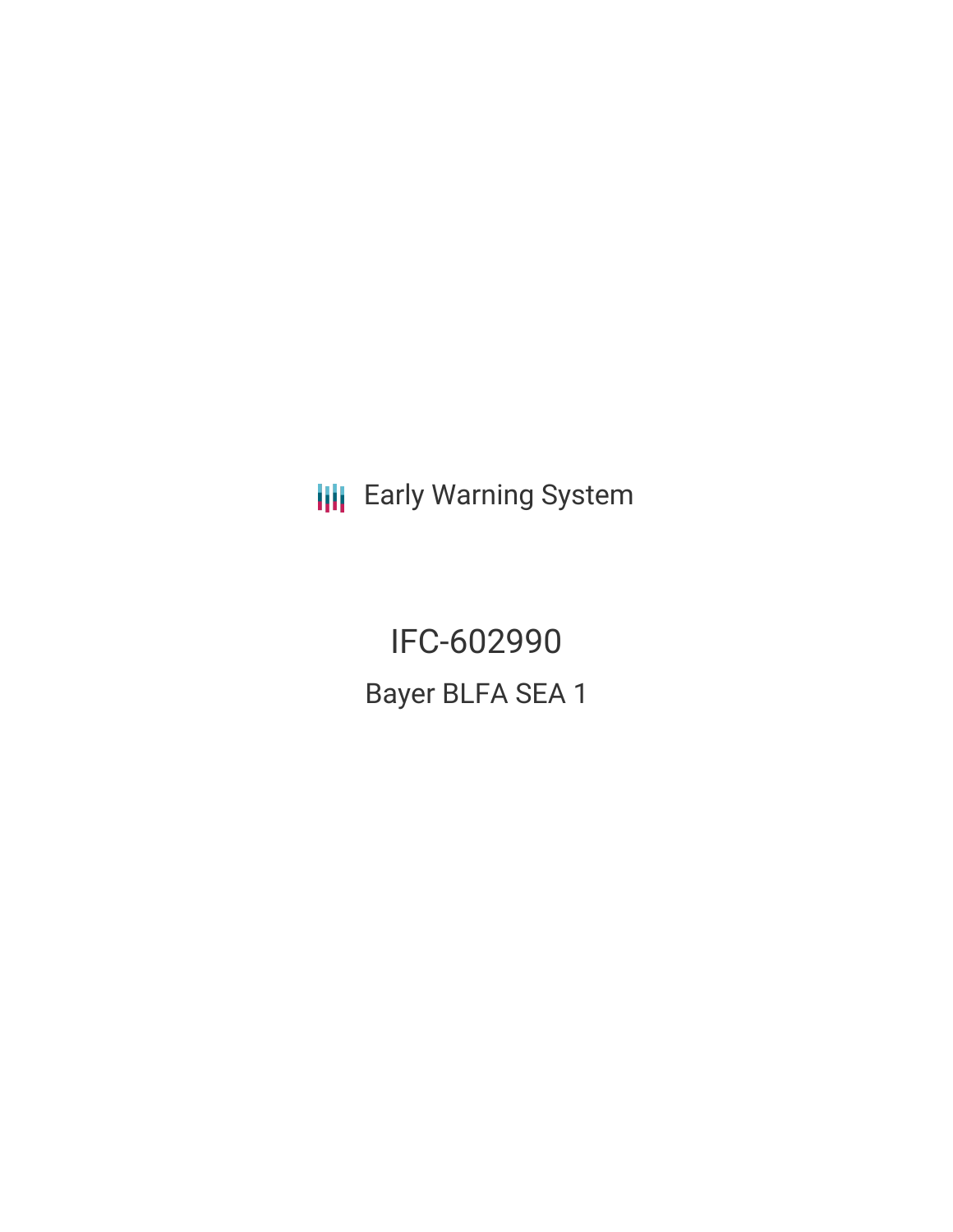## **Quick Facts**

| <b>Countries</b>               | Philippines                             |
|--------------------------------|-----------------------------------------|
| <b>Financial Institutions</b>  | International Finance Corporation (IFC) |
| <b>Status</b>                  | Approved                                |
| <b>Bank Risk Rating</b>        | U                                       |
| <b>Voting Date</b>             | 2018-01-24                              |
| <b>Borrower</b>                | <b>Better Life Farming Alliance</b>     |
| <b>Sectors</b>                 | Agriculture and Forestry                |
| <b>Investment Type(s)</b>      | <b>Advisory Services</b>                |
| <b>Investment Amount (USD)</b> | \$0.36 million                          |
| <b>Project Cost (USD)</b>      | $$0.36$ million                         |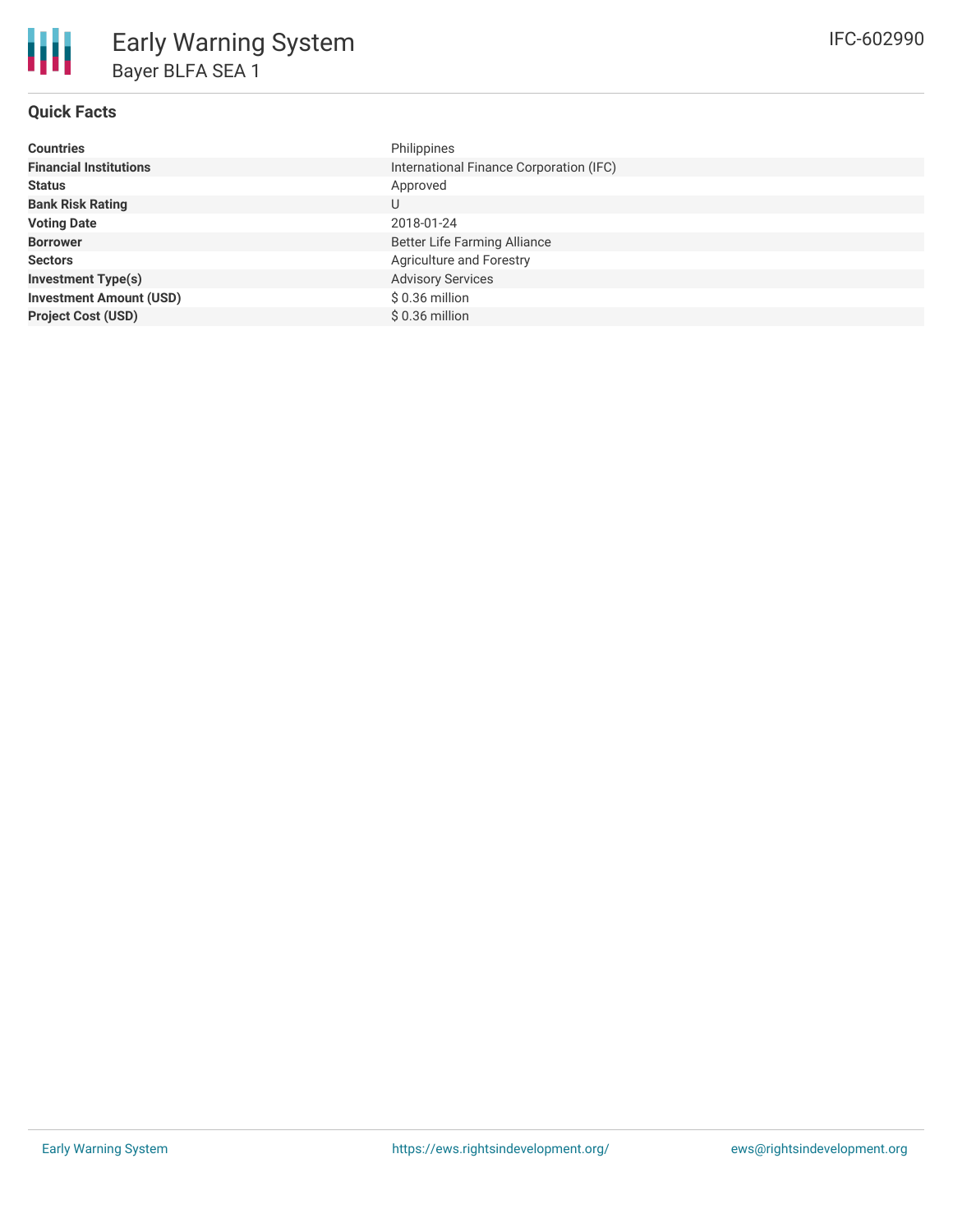

## **Project Description**

According to IFC website, this project aims to support the Better Life Farming Alliance (BLFA) partners (Bayer, Netafim, Swiss Re and others) in setting up a regional smallholder training program in Southeast Asia. It includes two components: (A) replication of IFC-Bayer's financial literacy farmer training in the Philippines, including preparing BLFA's field staff through adult education training; and (B) baseline surveys using IFC/WB livelihood measurements.

Further, it aims to improve farmer livelihoods through a client-run training program which improves rice and coffee smallholder farmers' financial literacy and business skills in Southeast Asia. The intended impact is that farmers increase net income through better farm decision making and more effective use of agro-inputs.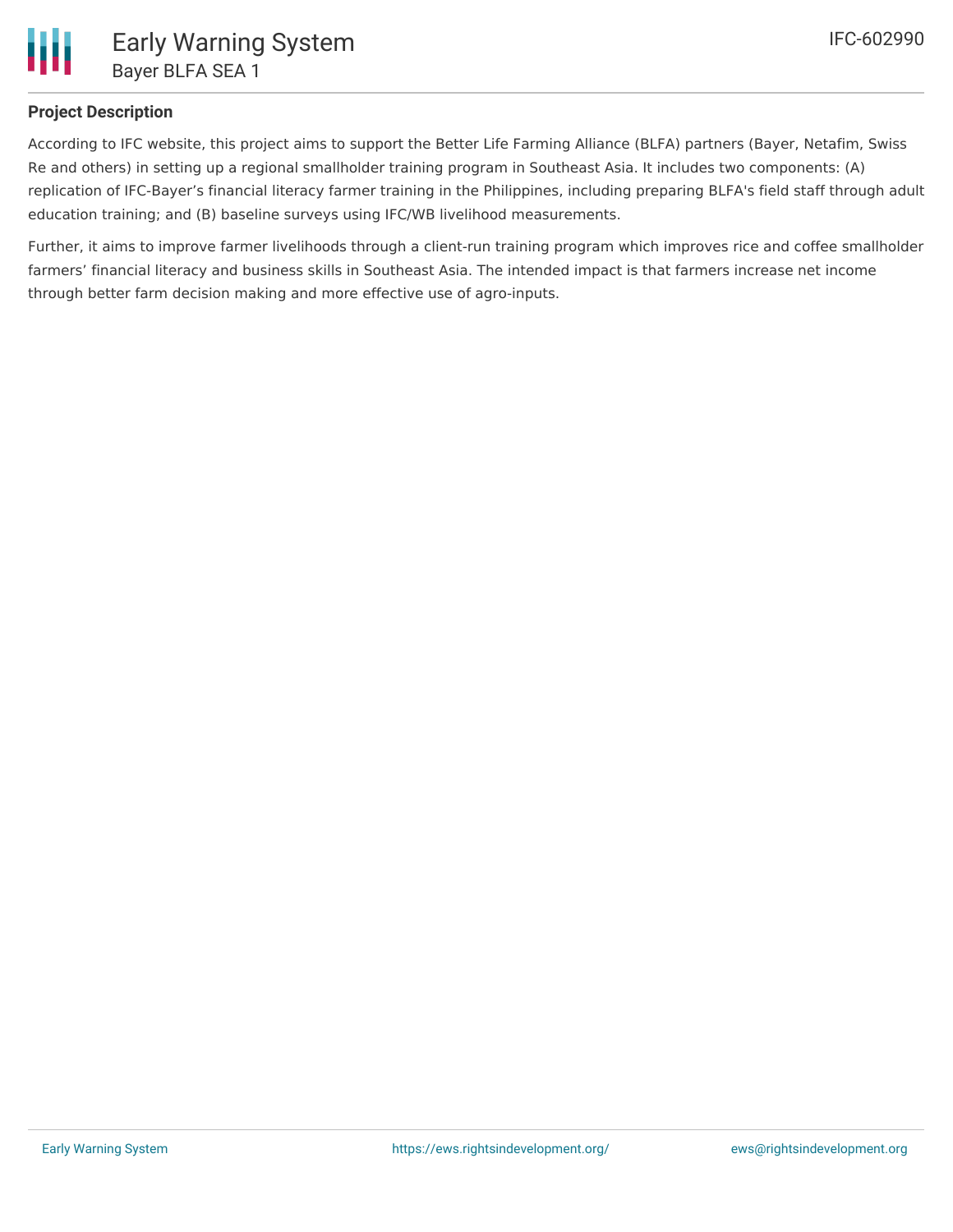

## **People Affected By This Project**

The objective of this project is to improve farmer livelihoods through a client-run training program which improves rice and coffee smallholder farmers' financial literacy and business skills in Southeast Asia. The intended impact is that farmers increase net income through better farm decision making and more effective use of agro-inputs.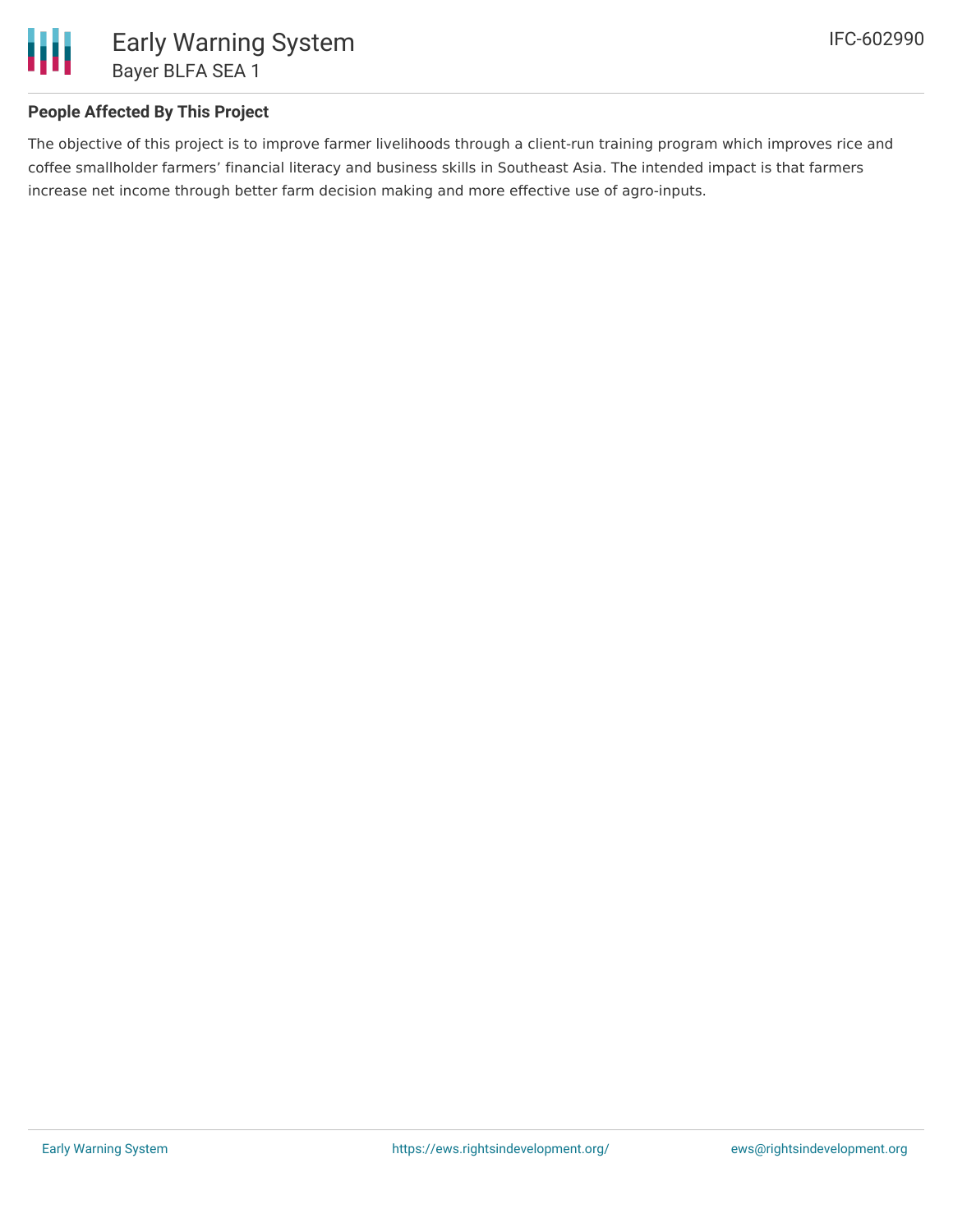#### **Investment Description**

• International Finance Corporation (IFC)